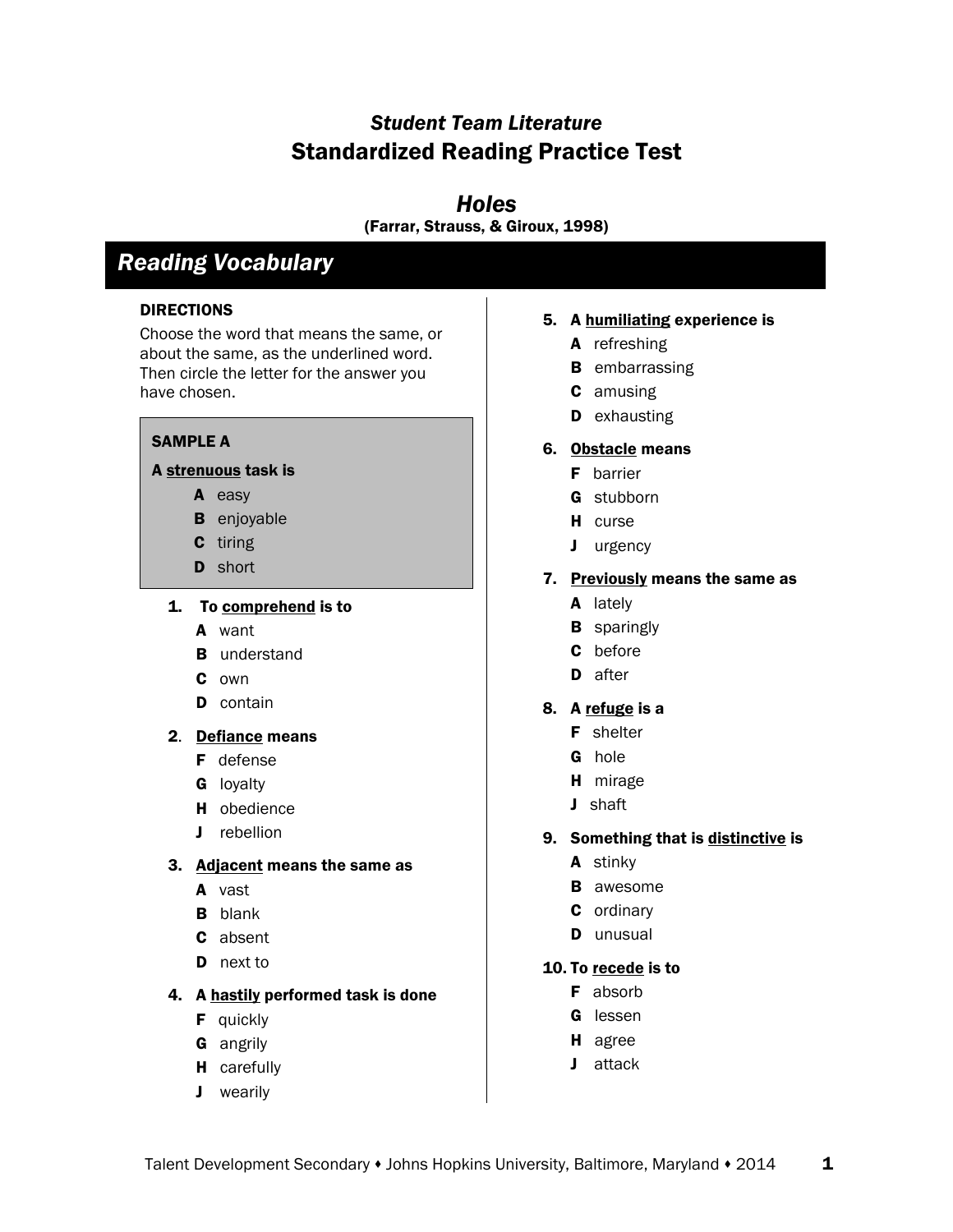#### DIRECTIONS

Read the sentence in the box. Then choose the answer in which the underlined word is used in the same way. Circle the letter for the answer you have chosen.

#### SAMPLE B

There was a band of sweat around Stanley's wrist where the handcuff had been.

In which sentence does the word band mean the same thing as in the sentence above?

- A Tim had to stay after school today to rehearse with the marching band.
- **B** The children decided to band together so that the bullies would not bother them.
- **C** The snake had a red band around its neck just behind the head.
- **D** A small band of soldiers went into the village to ask for water.

#### 11

Stanley had to figure out how to teach Zero to recognize each letter.

#### In which sentence does the word figure mean the same thing as in the sentence above?

- A Dad scratched his head as he tried to figure out how to repair the bicycle.
- **B** My sister is on a diet because she wants to keep a slender figure.
- **C** The math problem asked us to examine a figure and estimate its area.
- **D** Martin Luther King was the leading figure of the civil rights movement.

#### 12

Stanley printed a capital A, and then Zero copied it on his sheet of paper.

In which sentence does the word capital mean the same thing as in the sentence above?

- **F** The capital of New Jersey is the city of Trenton.
- **G** In order to start her new business up, Aunt Jen had to borrow some capital from the bank.
- H I wrote "KEEP OUT" in large capital letters and tacked the sign to my door.
- **J** Capital offenses are crimes for which a lawbreaker may be sentenced to death.

#### 13

The Warden told Mr. Pendanski, "I want you to destroy all of Zero's records."

#### In which sentence does the word records mean the same thing as in the sentence above?

- A The new swimming champion set five world records at last year's Olympic games.
- **B** The video camera records the best and the worst moments of the game.
- **C** My grandmother has a collection of old phonograph records of the Beatles and the Jackson Five.
- **D** All of the students' school records are kept in a big file cabinet in the office.

#### 14

As the sun rose, the lizards moved lower in the hole, keeping mainly in the shade.

#### In which sentence does the word shade mean the same thing as in the sentence above?

- **F** Liza's new dress is a very unusual shade of purple.
- **G** Ben stretched out in the shade of the big oak tree to read his new library book.
- **H** The teacher directed us to shade in the circles beside the answers that were correct.
- **J** "That boy is just a shade too smart for his own good," Mr. Popovsky declared.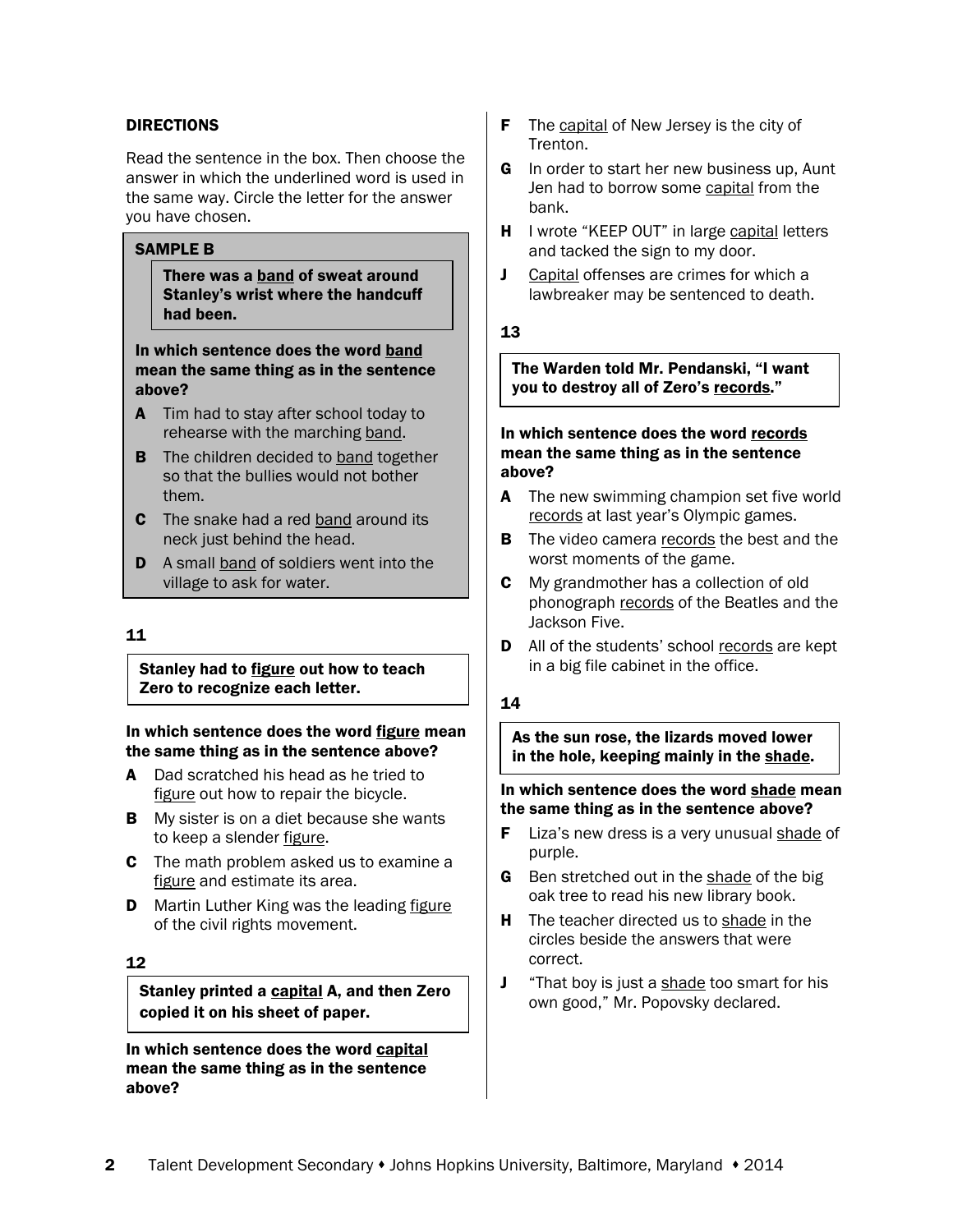#### **DIRECTIONS**

As you read each sentence, use the other words in the sentence to help you figure out what the underlined word means. Then circle the letter for the answer you have chosen.

#### SAMPLE C

The mountains were only visible a short while before they disappeared behind the haze of heat and dirt.

# Visible means -

- A tall
- **B** able to be seen
- C able to be climbed
- **D** frightening

#### 15 Because of the scarcity of water, each camper was only allowed a fourminute shower.

# Scarcity means -

- A shortage; lack
- **B** large amount; abundance
- C cold temperature
- **D** pollution
- 16 Stanley was afraid to drink from his canteen. He hated to think what kind of vile substance Mr. Sir might have put in it. Vile means -
	- **F** ordinary
	- G interesting
	- **H** delightful
	- **J** disgusting
- 17 Kate could see the woman rummaging through the cabin, dumping drawers and knocking things from the shelves.

#### Rummaging means -

- A tidying up
- **B** tiptoeing
- C searching
- **D** crawling
- 18 Back at the compound, the boys had dug in a systematic order, row upon row, allowing space for the water truck. Systematic means –
	- **F** logical
	- **G** random; confusing
	- **H** senseless; crazy
	- **J** creative
- 19 Stanley stood in a field of greenish white flowers that seemed to extend all the way around Big Thumb. Extend means -

- A to disappear
- **B** to stretch
- C to attract insects
- **D** to stay in a small area

#### 20 Stanley and Zero didn't dip their socks into the hole, afraid to contaminate the water.

#### Contaminate means -

- **F** to sweeten
- **G** to evaporate
- **H** to make dirty or unsafe
- **J** to make available to others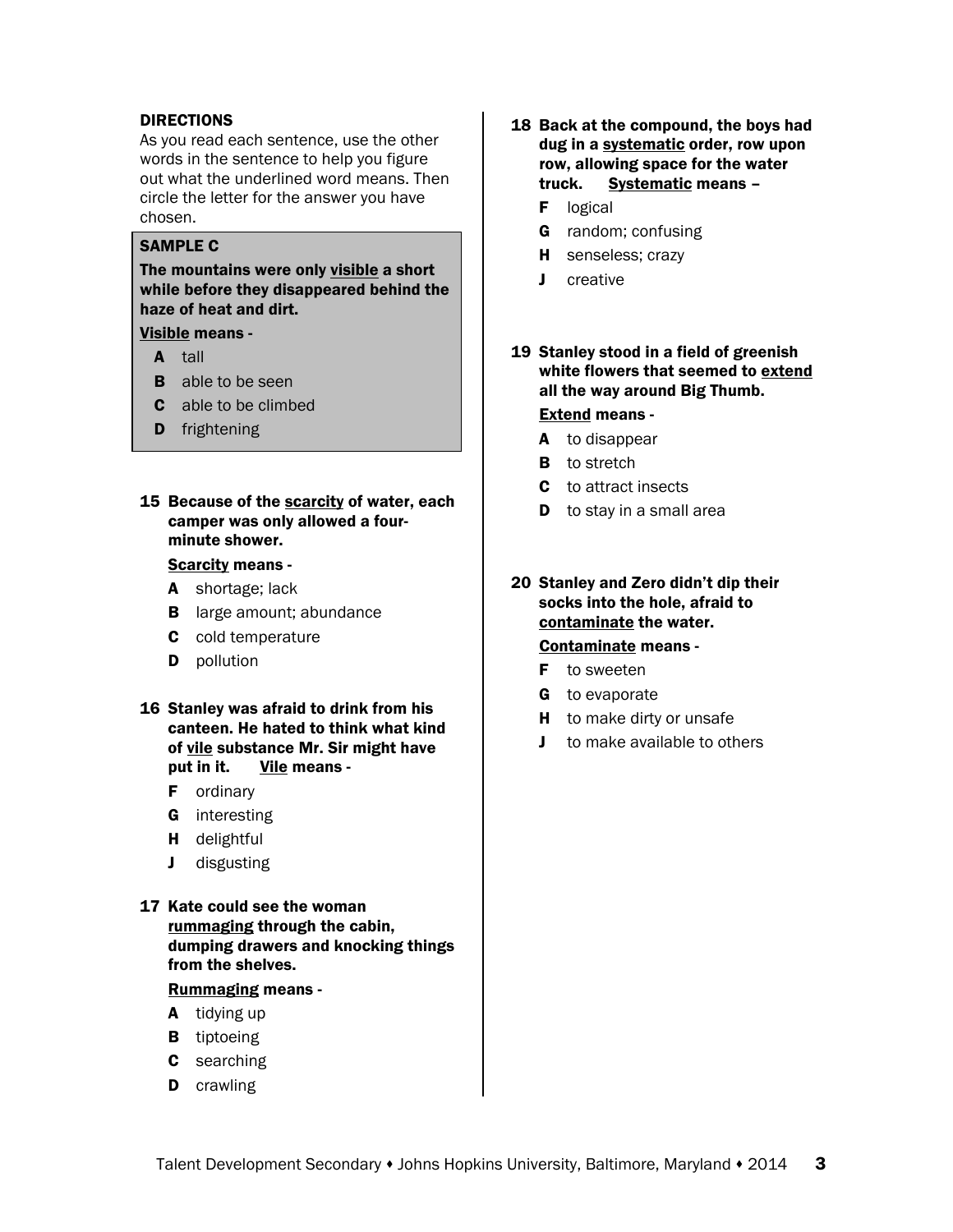# *Reading Comprehension*

### DIRECTIONS

Read each passage. Then read each question about the passage. Decide which is the best answer. Circle the letter for the answer you have chosen.

#### SAMPLE—from Chapter 4

"Take a good look around you," Mr. Sir said. "What do you see?"

Stanley looked out across the vast wasteland. The air seemed thick with heat and dirt. "Not much," he said, then hastily added, "Mr. Sir."

Mr. Sir laughed. "You see any guard towers?"

"No."

"How about an electric fence?"

"No, Mr. Sir."

"There's no fence at all, is there?"

"No, Mr. Sir."

"You want to run away?" Mr. Sir asked him.

Stanley looked back at him, unsure what he meant.

"If you want to run away, go ahead, start running. I'm not going to stop you."

Stanley didn't know what kind of game Mr. Sir was playing.

"I see you're looking at my gun. Don't worry. I'm not going to shoot you." He tapped his holster. "This is for yellow-spotted lizards. I wouldn't waste a bullet on you."

"I'm not going to run away," Stanley said.

"Good thinking," said Mr. Sir. "Nobody runs away from here. We don't need a fence. Know why? Because we've got the only water for a hundred miles. You want to run away? You'll be buzzard food in three days."

Stanley could see some kids dressed in orange and carrying shovels dragging themselves toward the tents.

"You thirsty?" asked Mr. Sir.

"Yes, Mr. Sir," Stanley said gratefully.

"Well, you better get used to it. You're going to be thirsty for the next eighteen months.

| Mr. Sir |                                                             | 2 The best title for this passage is |                                            |
|---------|-------------------------------------------------------------|--------------------------------------|--------------------------------------------|
| A       | wants to be a mother to Stanley.                            |                                      | Camp Fun and Games.                        |
| в       | seems to enjoy being cruel.                                 | G                                    | No Escape from Camp Green Lake.            |
| C       | will do everything he can to keep<br>Stanley from escaping. | н                                    | Mr. Sir Shoots a Yellow-spotted<br>Lizard. |
|         | loves nature.                                               |                                      | Stanley Meets the Boys.                    |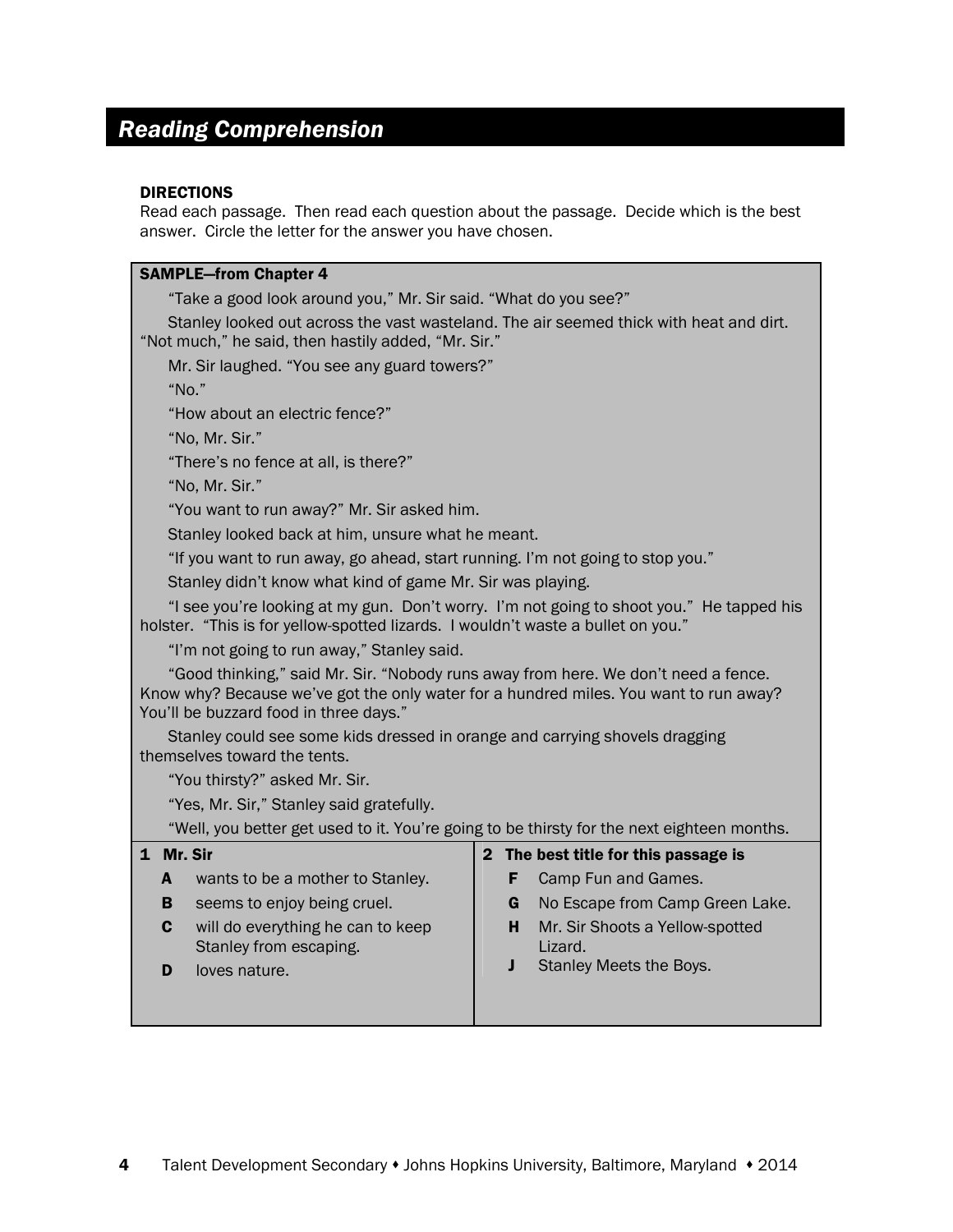#### From Chapter 25

… Sam claimed that Mary Lou was almost fifty years old, which was and still is extraordinarily old for a donkey.

"She eats nothing but raw onions," Sam would say, holding up a white onion between his dark fingers. "It's nature's magic vegetable. If a person ate nothing but raw onions, he could live to be two hundred years old."

Sam was not much older than twenty, so nobody was quite sure that Mary Lou was really as old as he said she was. How would he know?

Still, nobody ever argued with Sam. And whenever they were sick, they would go not only to Doc Hawthorn but also to Sam.

Sam always gave the same advice: "Eat plenty of onions."

He said that onions were good for the digestion, the liver, the stomach, the lungs, the heart, and the brain. "If you don't believe me, just look at old Mary Lou here. She's never been sick a day in her life."

He also had many different ointments, lotions, syrups, and pastes all made out of onion juice and different parts of the onion plant. This one cured asthma. That one was for warts and pimples. Another was a remedy for arthritis.

He even had a special ointment which he claimed would cure baldness. "Just rub it on your husband's head every night when he's sleeping, Mrs. Collingwood, and soon his hair will be as thick and long as Mary Lou's tail."

Doc Hawthorn did not resent Sam. The folks of Green Lake were afraid to take chances. They would get regular medicine from Doc Hawthorn and onion concoctions from Sam. After they got over their illness, no one could be sure, not even Doc Hawthorn, which of the two treatments had done the trick.

#### 1 The speaker is probably

- A a citizen of Green Lake.
- **B** Doc Hawthorn.
- C the narrator.
- D Stanley.

#### 2 The second paragraph contains an example of

- **F** foreshadowing.
- G irony.
- H flashback.
- **J** exaggeration.

#### 3 The citizens of Green Lake

- A were sure that onions could cure anything.
- **B** thought Doc Hawthorn was a quack.
- **C** consulted both Sam and Doc Hawthorn to be on the safe side.
- D were all bald.

#### 4 Sam

- **F** was sure that his onions could cure anything.
- **G** had been to medical school.
- **H** tried to put Doc Hawthorn out of business.
- **J** was older than Mary Lou.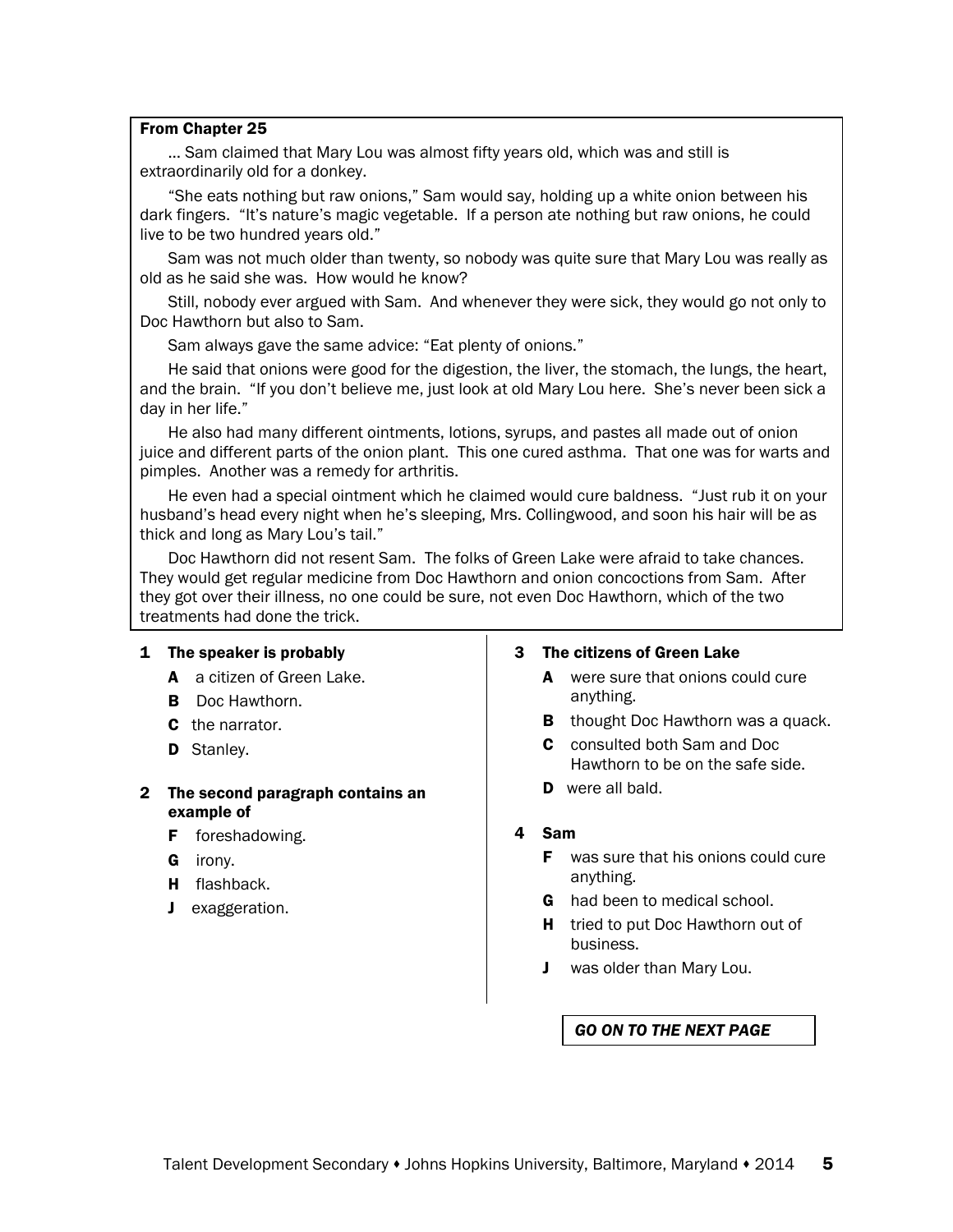#### 5 Which of the following is a fact?

- A Onion ointment cures baldness.
- **B** Mary Lou was fifty years old.
- **C** Doc Hawthorn treated illnesses with regular medicine.
- **D** Only Doc Hawthorn's treatments worked.
- 6 Based on this passage, we can reasonably infer that
	- **F** Mr. Collingwood was bald.
	- G Doc Hawthorn was jealous of Sam's popularity.
	- **H** Mary Lou was really only about twenty years old.
	- J No one else besides Sam believed in the healing powers of onions.
- 7 This passage, about the town of Green Lake 110 years before Stanley arrived at Camp Green Lake, is an example of
	- A mystery.
	- **B** foreshadowing.
	- C flashback.
	- **D** coincidence.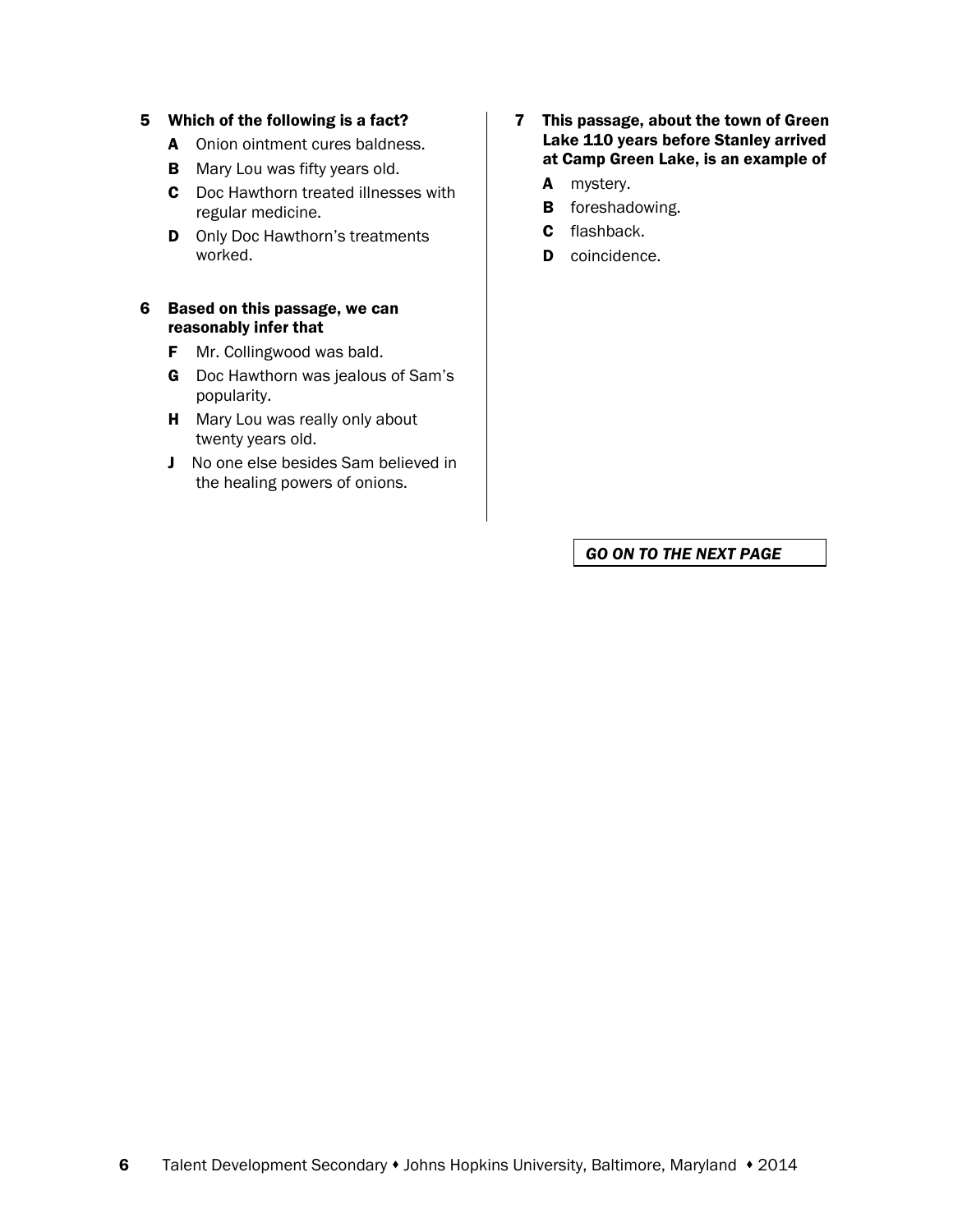#### From Chapter 40

… Stanley headed down the mountain. The sleep and the onions had done him a lot of good as well. He felt strong.

It was fairly easy to follow the trail he had made two days earlier. There were a few places where he wasn't sure he was going the right way, but it just took a little bit of searching before he found the trail again.

He went quite a ways down the mountain but still didn't find the shovel. He looked back up toward the top of the mountain. He must have walked right past it, he thought. There was no way he could have carried Zero all the way up from here.

Still he headed downward, just in case. He came to a bare spot between two large patches of weeds and sat down to rest. Now he had definitely gone too far, he decided. He was tired out from walking *down* the hill. It would have been impossible to have carried Zero *up* the hill from here, especially after walking all day with no food or water. The shovel must be buried in some weeds.

Before starting back up, he took one last look around in all directions. He saw a large indentation in the weeds a little farther down the mountain. It didn't seem likely that the shovel could be there, but he'd already come this far.

There, lying in some tall weeds, he found the shovel and the sack of jars. He was amazed. He wondered if the shovel and sack might have rolled down the hill. But none of the jars were broken, except the one which had broken earlier. And if they had rolled down hill, it is doubtful that he would have found the sack and shovel side by side.

On his way back up the mountain, Stanley had to sit down and rest several times. It was a long hard climb.

# 8 In this passage Stanley is looking for

- F Zero.
- G the trail back to Camp Green Lake.
- **H** the shovel and burlap sack.
- **J** more onions.
- 9 Stanley was sure he had gone too far down the mountain because
	- A he could not have carried Zero such a long distance up the mountain.
	- **B** he came to the edge of Green Lake.
	- C he lost signs of the trail.
	- **D** he felt too tired to go further.

#### 10 Stanley knew that the shovel and burlap sack had not rolled down the hill because

- **F** they were lying in tall weeds.
- **G** the shovel and burlap sack were side by side.
- **H** one jar was broken.
- **J** the shovel and burlap sack were covered with dirt.
- 11 Stanley had to rest several times on his climb back up the mountain because
	- A he had not eaten for days.
	- **B** he did not have the super-human strength that helped him carry Zero the same distance earlier.
	- C he lost his way.
	- **D** the shovel and burlap sack were heavier than Zero.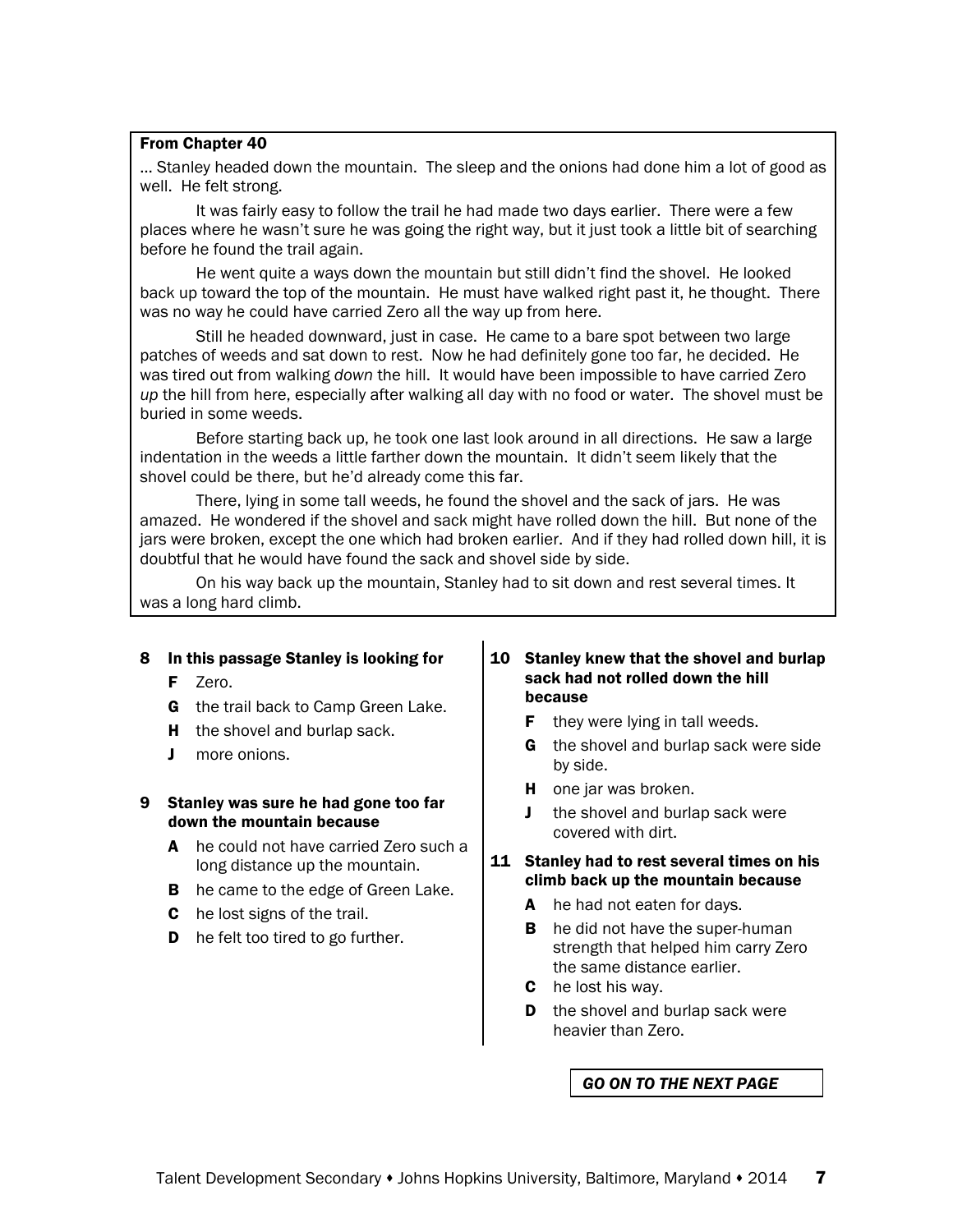#### 12 The boxes below show some events that occur in this passage.

|                                                            |                                                                                          | З |                                                                            |
|------------------------------------------------------------|------------------------------------------------------------------------------------------|---|----------------------------------------------------------------------------|
| Stanley felt<br>strong from<br>sleep and<br>eating onions. | He came to a<br>bare spot<br>between two<br>patches of<br>weeds and sat<br>down to rest. |   | He saw a large<br>indentation in<br>the weeds a<br>little further<br>down. |

#### Which event belongs in box 3?

- F He ate some onions for more strength.
- G He took one last look in all directions.
- H He found the shovel and sack of jars.
- J He did a bit of searching to find the trail again.